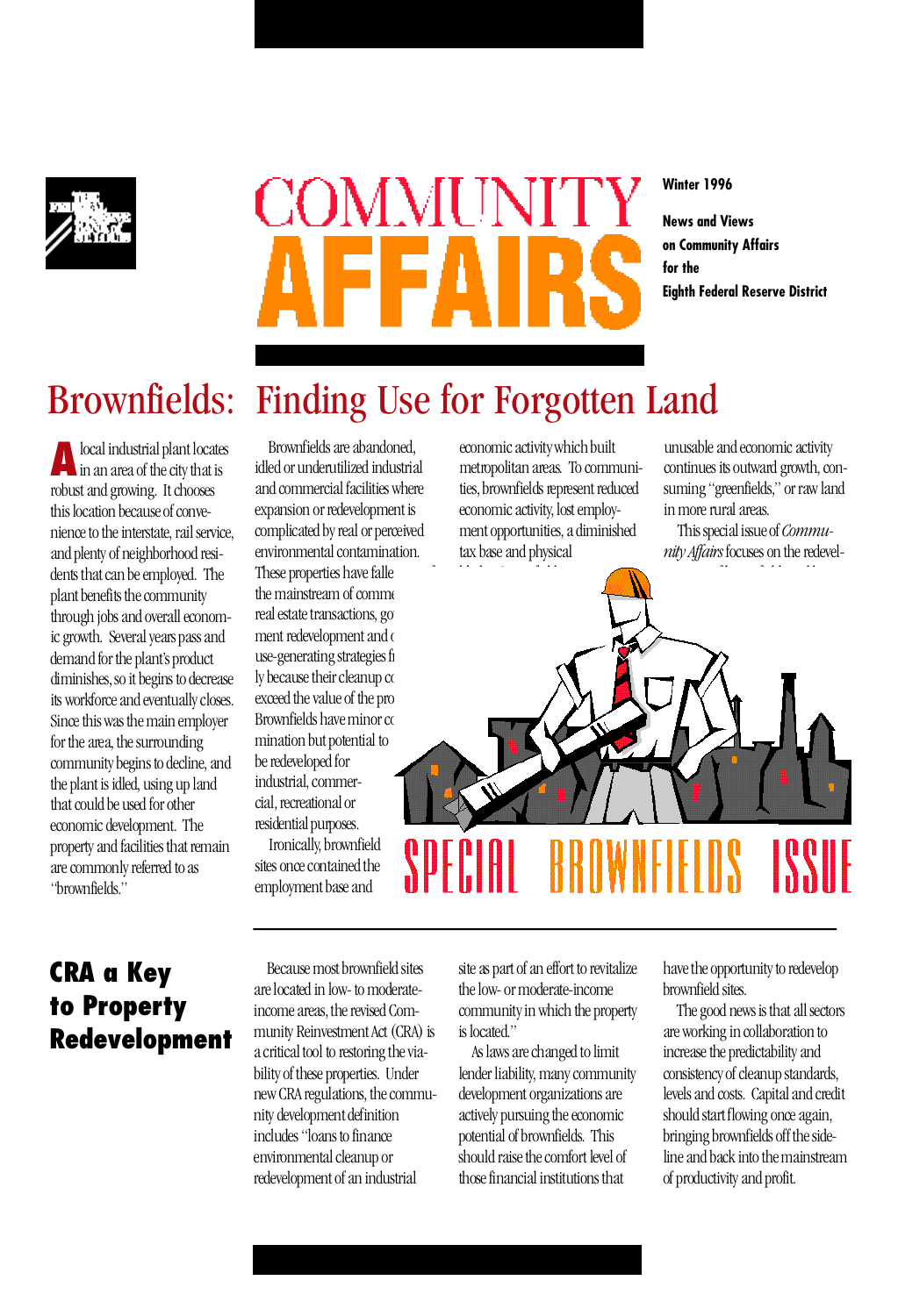# Barriers to Brownfield Redevelopment Crumbling

**L** ongstanding impediments to the redevelopment of brownthe redevelopment of brownfields—barriers that deter investment, encourage urban sprawl, and inhibit the potential of prime real estate—are starting to be removed.

Brownfield properties are the ghosts of industrial productivity which originally built urban areas. Federal and state policy is now recognizing a responsibility to do whatever is necessary to remove barriers so that the sites can compete in the marketplace again.

One of the biggest changes is that the Clinton administration and the Environmental Protection Agency (EPA) are putting a high priority on revitalizing urban areas spoiled by environmental contamination. It has launched the Brownfields Economic Development Initiative to empower states, communities, and other stakeholders to work together in a timely manner to prevent, assess, clean up, and reuse brownfields.

The Comprehensive Environmental Response, Compensation, and Liability Act, commonly known as Superfund, created most of the non-level playing field to brownfields redevelopment. Barriers primarily involve environmental liability to owners, sellers, lenders and borrowers. Old industrial sites are usually contaminated, and new owners risk assuming liability for potentially costly cleanups. Liability under Superfund for all cleanup costs can be assessed against the owner at the time of cleanup regardless of fault or when contamination occurred. Uncertainty about cleanup costs, standards, levels, and the time frame for cleanup has maintained a lock on otherwise market-driven opportunities. If cleanup costs are

uncertain, an asset can quickly become a liability when costs exceed the value of the property.

One way current owners of brownfield sites can avoid liability is by showing themselves as "innocent" landowners, but the statutory definition of innocence is too strict for many to qualify. The current

redevelopment is the uncertainty surrounding risk and liability. Although many brownfields pose little actual risk, the potential for environmental hazards has kept lenders away. Lenders and developers have been inclined to pursue market opportunities in suburban undeveloped land or "green-

## **10 Benefits of Redeveloping Brownfields**

- 1. Reduce inner city blight
- 2. Lower taxpayers' burden for economic and social costs of the inner city
- 3. Open new market opportunities and expand financial relationships for lenders
- 4. Increase employment opportunities
- 5. Increase tax base/revenues
- 6. Promote environmental and public health benefits
- 7. Reduce urban sprawl by removing barriers to potential redevelopment of dormant metropolitan areas
- 8. Provide appealing location for infrastructure, transportation, and workforce availability
- 9. Provide more affordable alternative than outlying greenfields
- 10. Allow for multiple layers of business financing opportunities, subsidies, and incentives

owners of brownfield properties are usually reluctant to sell because any person who owned (or operated a facility on) the property when contamination occurred remains potentially liable for the cleanup. This is true even if the property has been sold and they had nothing to do with the new contamination that is the immediate cause of the problem. For lenders, the greatest impediment to brownfields fields." Lenders fear making loans because the bank may become liable for a contamination cleanup and, if the lender ever foreclosed, the "owner" of the site. Often seen as a deep pocket, lenders are concerned about longterm exposure to environmental liability.

Lenders also fear devaluation of real estate collateral if contamination is discovered. Uncertainties

about environmental contamination of real estate and the ensuing liability to all parties of a transaction inhibit market-driven economics because the environmental liability to the borrower must be factored into the lending formula. All aspects of the lending decision are affected including creditworthiness of the borrower, value of collateral and cash flow.

The good news is that fear of environmental liability is becoming a thing of the past and no longer needs to be an obstacle to commercial or industrial redevelopment projects. The EPA has removed nearly 25,000 of the 36,000 sites from its Superfund database to erase the stigma that all sites contain serious environmental problems. These sites contain low levels of contamination and represent potential for redevelopment.

Federal law now protects lenders with a security interest in a property. EPA granted exemptions provide greater certainty and help the lender with manageable risks. Recently enacted legislation in most states increases incentives and benefits for voluntary cleanup on the part of private parties. Uncertainties may also be reduced through the use of indemnity agreements, which promise the purchaser of a site will be held harmless of discovered environmental liabilities.

As liability issues are alleviated, the participation of lenders in brownfields redevelopment is critical for the return of this real estate to the mainstream of the economy.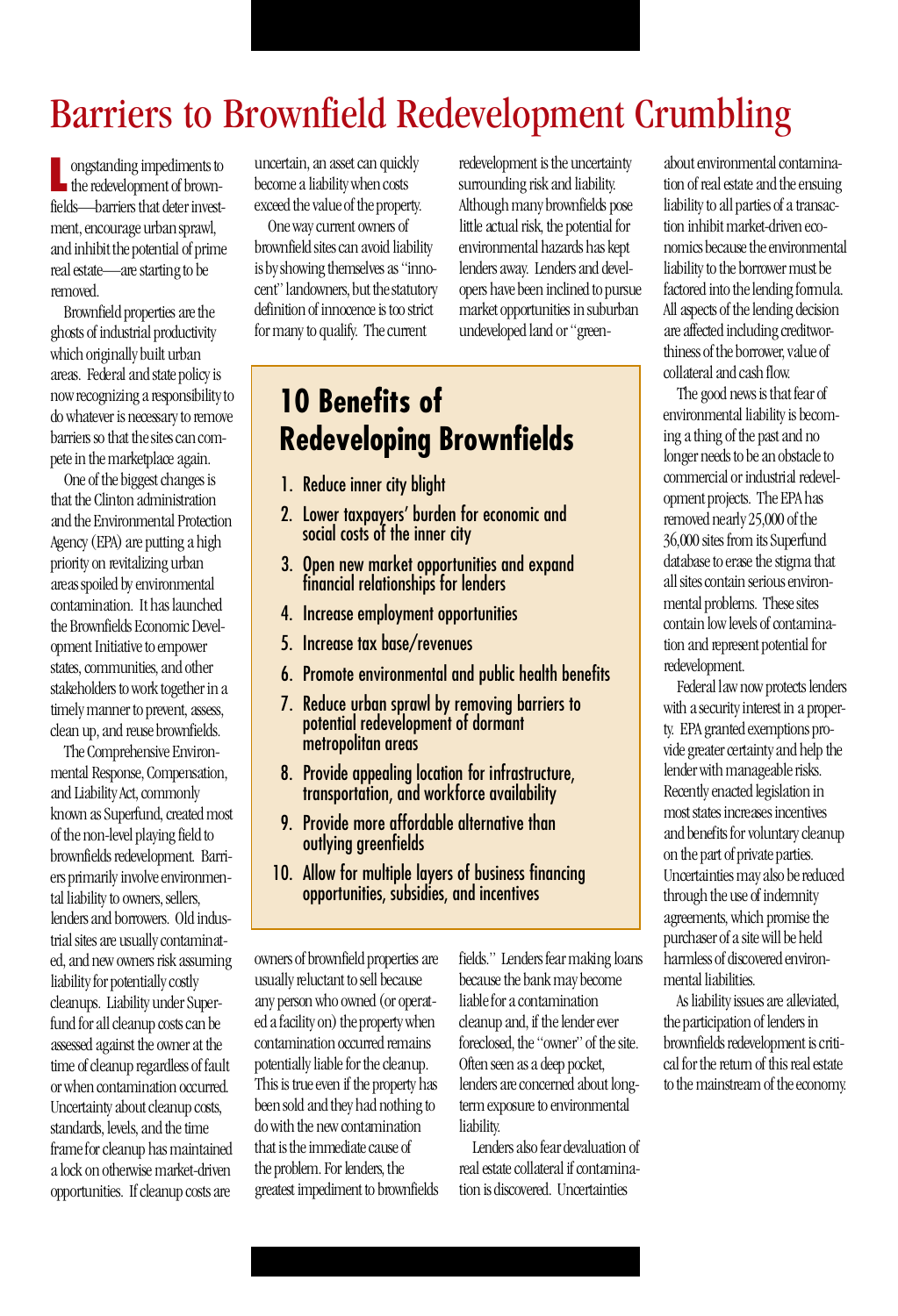## **Brownfield Grants to Fund Projects in Three Eighth District Cities**

**T** hree Eighth District cities have been chosen by the Federal Environmental Protection Agency (EPA) for a Brownfields Economic Development Initiative Pilot project grant. The grants will fund activities in Louisville, St. Louis and East St. Louis, Ill.

The two-year Brownfields pilots are designed to help reverse the effects of years of disinvestment that currently plague urban communities. According to the EPA, "The pilot projects will encourage partnerships to use the cleanup



*New construction on brownfields, like this one in St. Louis, helps re-energize neighborhoods.*

and redevelopment activities employed at pilot sites as a Brownfields redevelopment model that can be applied elsewhere in the cities and their regions. The pilots are a tool to see how the partnerships will work together."

Successful collaborations start with a common vision. Keeping this shared vision in mind, each pilot has identified specific objectives. Michele Duffe, Director of Real Estate Development for the St. Louis Development Corp. says, " We designed the pilot to promote economic development founded on a healthy and sustained environment. It will test redevelopment models, direct special efforts toward removing regulatory barriers, and facilitate coordinated public and private efforts." The intent of the Mississippi River Gateway

Initiative pilot project in East St. Louis is to develop a sustainable secondary materials manufacturing district. The Louisville pilot will test the idea of a municipality temporarily taking a site title in an effort to create a unique method of uniting cleanup and redevelopment efforts.

The pilot projects are aware of the value of a holistic approach to economic development. Experience suggests that solutions to tough job market problems are found when new jobs are created in close proximity to the labor force. The St. Louis Pilot site is the Dr. Martin Luther King Business Park. It is contiguous to other redevelopment projects including a proposed housing and golf course development and three private housing developments currently under construction. Pilot communities are concerned with developing the workforce of the surrounding neighborhoods. Louisville's pilot includes that community's most distressed neighborhoods, and the Mississippi River Gateway pilot area includes neighborhoods in nine different communities.

Each pilot recognizes the necessity of exercising good partnering skills. The first step has been to identify all pertinent players and use them in appropriate ways. Community volunteers provide invaluable technical assistance and expertise. Each pilot uses citizen advisory panels and project review boards to ensure community participation. The pilots involve many partners and layers of programs including Enterprise Community, Enterprise Zone, Empowerment Zone and tax incentives. "The interchange of programs, services, initiatives and entities working toward a common vision is essential," Duffe says.

*continued on p. 4*

#### **Who Should Be Involved in Brownfields Redevelopment?**

#### 1. Lenders

- 2. Environmental liability management firms
- 3. Environmental Protection Agency ( E PA )
- 4. Citizen volunteers
- 5. Community-based development organizations
- **6.** State government
- 7. City government
- 8. Regulatory agencies
- 9. Property owners
- 10. Economic development organizations
- 11. Insurance industry
- 12. Investors and de velopers
- 13. Environmental contractors
- 14. Public relations professionals
- 15. Commercial real estate experts
- 16. Environmental l aw yers
- 17. Economics specialists
- 18. Urban planners
- 19. Geographic **Information** Systems specialists  $(mapping)$
- 20. Funding organizations